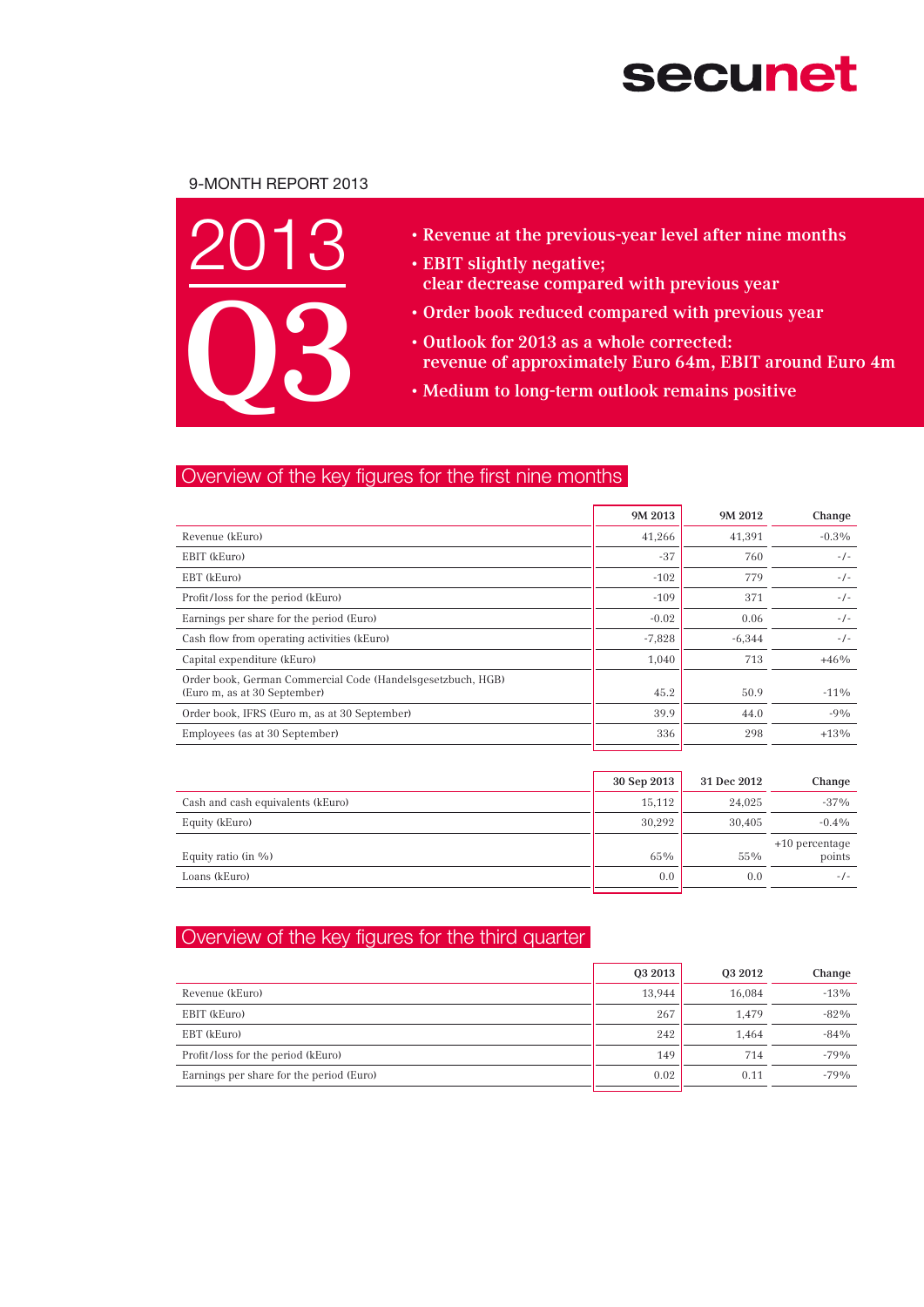## The secunet share

| Reuters     | YSNG.DE      |
|-------------|--------------|
| Bloomberg   | <b>YSN</b>   |
| WKN         | 727650       |
| <b>ISIN</b> | DE0007276503 |

|                              | 30 Sep 2013           | 30 Sep 2012          |
|------------------------------|-----------------------|----------------------|
| Price (Euro)                 | 15.30                 | 10.05                |
| Number of shares             | 6,500,000             | 6,500,000            |
| Market capitalisation (Euro) | 99,450,000            | 65,325,000           |
| 52W high/low (Euro)          | H: 16.70/<br>L: 10.30 | H: 11.75/<br>L: 9.45 |
|                              |                       |                      |
|                              | 9M 2013               | 9M 2012              |

| Average daily trading volume (Xetra) | 762 | 400 |
|--------------------------------------|-----|-----|
|--------------------------------------|-----|-----|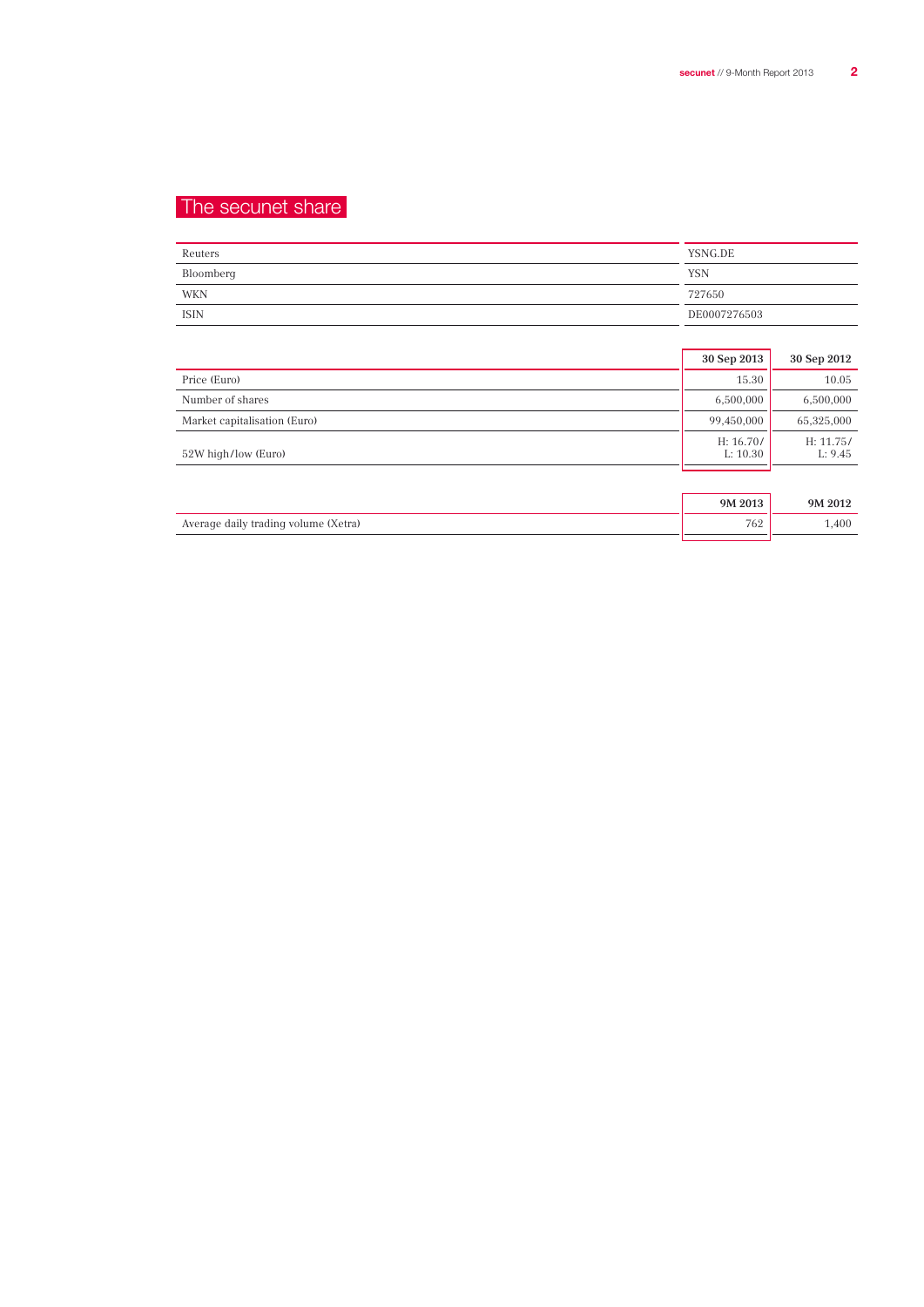# Interim Group Management Report as at 30 September 2013

## Revenue performance

In the period from January to September 2013, the secunet Group achieved revenue of Euro 41.3m. This corresponds to a slightly negative deviation (-0.3% or Euro 0.1m) from the previous-year level (Euro 41.4m).

Up to the midway point of 2013, revenue still grew compared with the previous year. In the third quarter of 2013, the secunet Group generated revenue of Euro 13.9m and was therefore unable to achieve the record results of the third quarter of the previous year (Euro 16.1m). This development is mainly due to a decline in product business (SINA): this has caused a reduction of earnings in the areas of hardware, software / licences and support. In addition, unplanned additional expenditure as part of major projects has also reduced revenue.

### Earnings performance

The earnings before interest and taxes (EBIT) of the secunet Group for the first nine months of 2013 totalled Euro -0.04m. The decline in the cost of sales had a positive impact on the development of EBIT. This was, however, more than offset by the increase in distribution and administrative costs, meaning that after nine months, EBIT has experienced a significant negative deviation from the previous year's figure of Euro 0.8m. The comparison of the earnings trend in the first nine months of 2012 and of 2013 should however be put into perspective in this respect, since 2012 had a particularly strong (record) third quarter. Furthermore, the fact that the fourth quarter traditionally makes a particularly large impact on the annual result should be taken into account in the assessment with regard to the forecast for the year as a whole.

The following individual developments occurred:

The cost of sales fell compared with the first nine months of 2012 by Euro 1.4m or 4% from Euro 34.2m to Euro 32.8m. The reason for this is primarily the reduced procurement of merchandise as a result of the decline in product business.

Compared with the period from January to September 2012, distribution costs rose by 44% from Euro 4.2m to Euro 6.0m. As in the previous quarters of the current year, the reason for the significant increase is the implementation of the restructuring of the internal organisation of secunet, effective since January 2013. This optimisation of the organisation is targeted at strengthening the activities associated with product business (portfolio management and distribution). The increased employee numbers in the areas of distribution and product and portfolio management due to internal restructuring and new appointments leads to higher expenses.

In the first nine months of 2013, the general administrative costs were Euro 2.5m, thus up 9% from the previous year's level (Euro 2.3m). This development was the result of increased personnel expenditure.

Compared with the previous year, the financial result fell from kEuro 19 to kEuro -64, mainly due to lower interest income as well as greater interest expenses from the allocation for pension provision. Earnings before tax totalled Euro -0.1m in the first nine months of 2013; in the first nine months of the previous year this was Euro 0.8m. In the current reporting period, the tax expense was kEuro 7, following kEuro 407 in the previous year.

Earnings for the period after tax therefore totalled Euro -0.1m for the period from January to September 2013, compared with Euro 0.4m in the same period of the previous year. Earnings per share for the first nine months of the year were Euro -0.02, compared with Euro 0.06 in the previous year.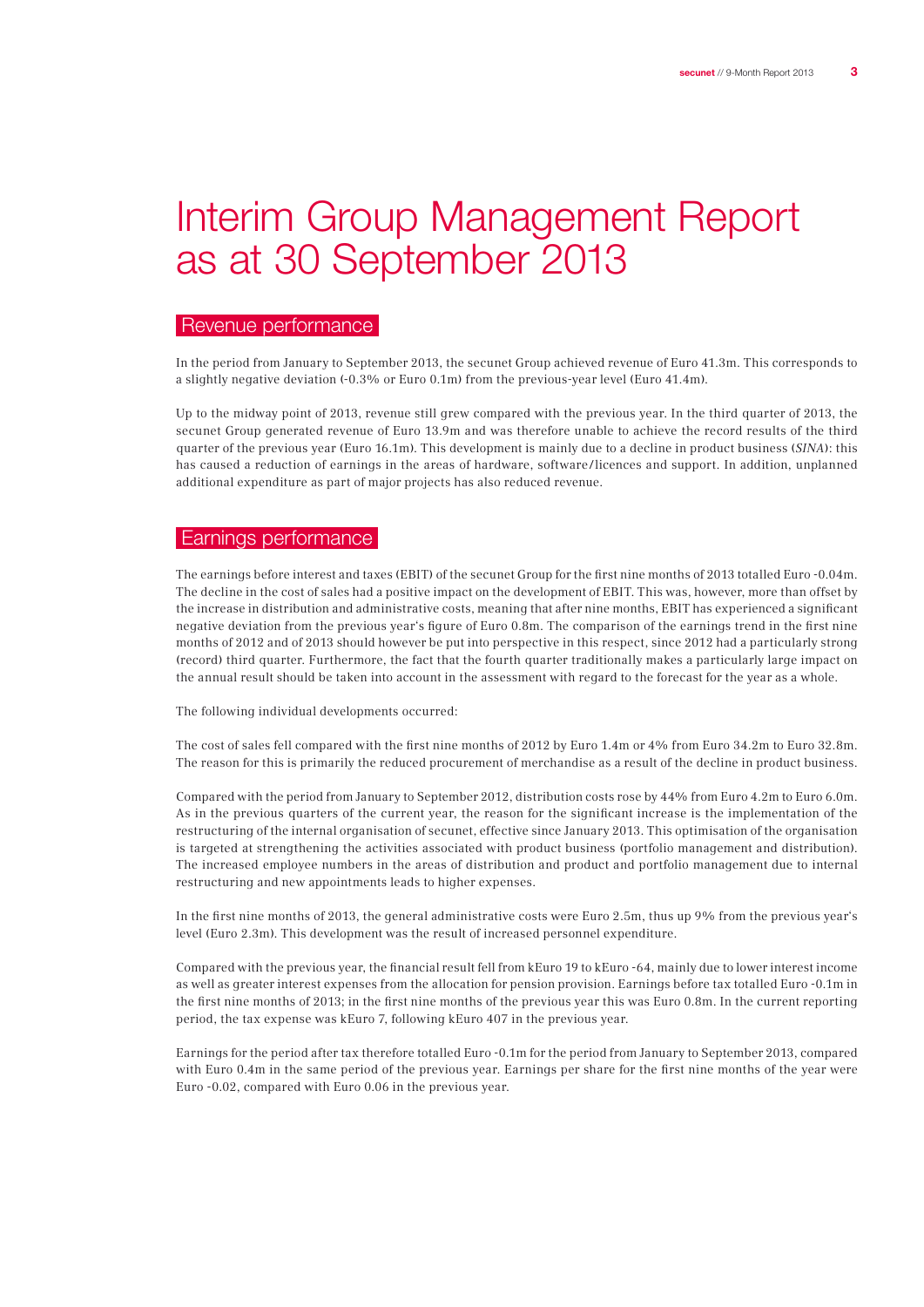## Segment reporting

Since the beginning of 2013, secunet has optimised its target group-oriented organisation. Supervision of authorities, other public customers and international organisations is dealt with by the Public Sector business unit, while the Business Sector business unit addresses the IT security issues affecting companies in the private sector. Within the two new business units, the former High Security and Government business units (Public Sector) and the Business Security and Automotive Security business units (Business Sector) have been merged. Furthermore, the Support department which was located in the former Business Sector business unit has been affiliated to the Public Sector.

In the Public Sector business unit, revenue decreased by 4% from Euro 31.9m in the first nine months of 2012 to Euro 30.6m in the current reporting period. The product portfolio in the Public Sector includes the High Security solutions based on the SINA product range, as well as IT security solutions and consulting for eGovernment, authorities and international organisations. The portfolio also includes biometric identification systems for ID and Border Control, among other purposes. The Public Sector contributed 74% of the Group revenue in the first nine months of 2013, compared with 77% in the previous year. The EBIT in the Public Sector business unit totalled kEuro -478 (previous year kEuro 557).

The Business Sector business unit provides IT security consulting and solutions for companies in the private sector. The Business Sector business unit increased revenue by 12% from Euro 9.5m in the period from January to September 2012 to Euro 10.7m in the current reporting period. The proportion of the Group revenue rose from 23% in the first nine months of 2012 to 26% in the current reporting period. The Business Sector business unit generated an EBIT in the amount of kEuro 441 in the first nine months of 2013, compared with kEuro 135 in the same period of the previous year.

## Assets and financial position

The following items on the balance sheet show a significant change compared to the figure as at 31 December 2012:

- Other provisions decreased by 45% or Euro 3.1m. The main reason for this is the payment of the variable salary components to the employees of secunet Security Networks AG in the first quarter of 2013.
- The trade receivables declined by Euro 3.6m or 19%. Compared to the state of affairs at the end of 2012, a large proportion of invoices have been settled. The decline in sales in the third quarter also has an effect here.
- Trade payables also fell, by Euro 3.7m or 50%, as did other short-term liabilities, by Euro 3.5m or 81%. Just like the receivables, there was a considerable backlog of supplier invoices at the end of the year, which were paid.
- The inventories increased by Euro 1.4m or 61%. The reason for this lies in minimum purchase amounts among suppliers for individual products and the securing of delivery capacity for the anticipated year-end business.
- As a result of these changes, the amount of cash was reduced by Euro 8.9m or 37%.

secunet has not taken out any loans and has an unchanged debt/equity ratio of 0%.

## Cash flow

Cash flow from operating activities was Euro -7.8m in the first nine months of 2013 compared with Euro -6.3m in the previous year. This higher negative cash flow was caused essentially by the following factors: compared to the first nine months of 2012, Group profit before tax fell (effect: Euro -0.9m), more receivables were settled by customers and more materials were stocked (effect: Euro +4.2m), a higher level of provisions was dissolved (effect: Euro -3.2m) and more liabilities were settled (effect: Euro -2.2m). In addition, lower tax prepayments were made (effect: Euro +0.5m).

Funds amounting to Euro 1.1m were spent on investment activity in the first nine months of 2013. This corresponds to an increase of Euro 0.3m compared to the period of January to September 2012.

This results in a total decrease in financial funds of Euro 8.9m in the first nine months of 2013. Liquid funds as at 30 September 2013 were therefore Euro 15.1m.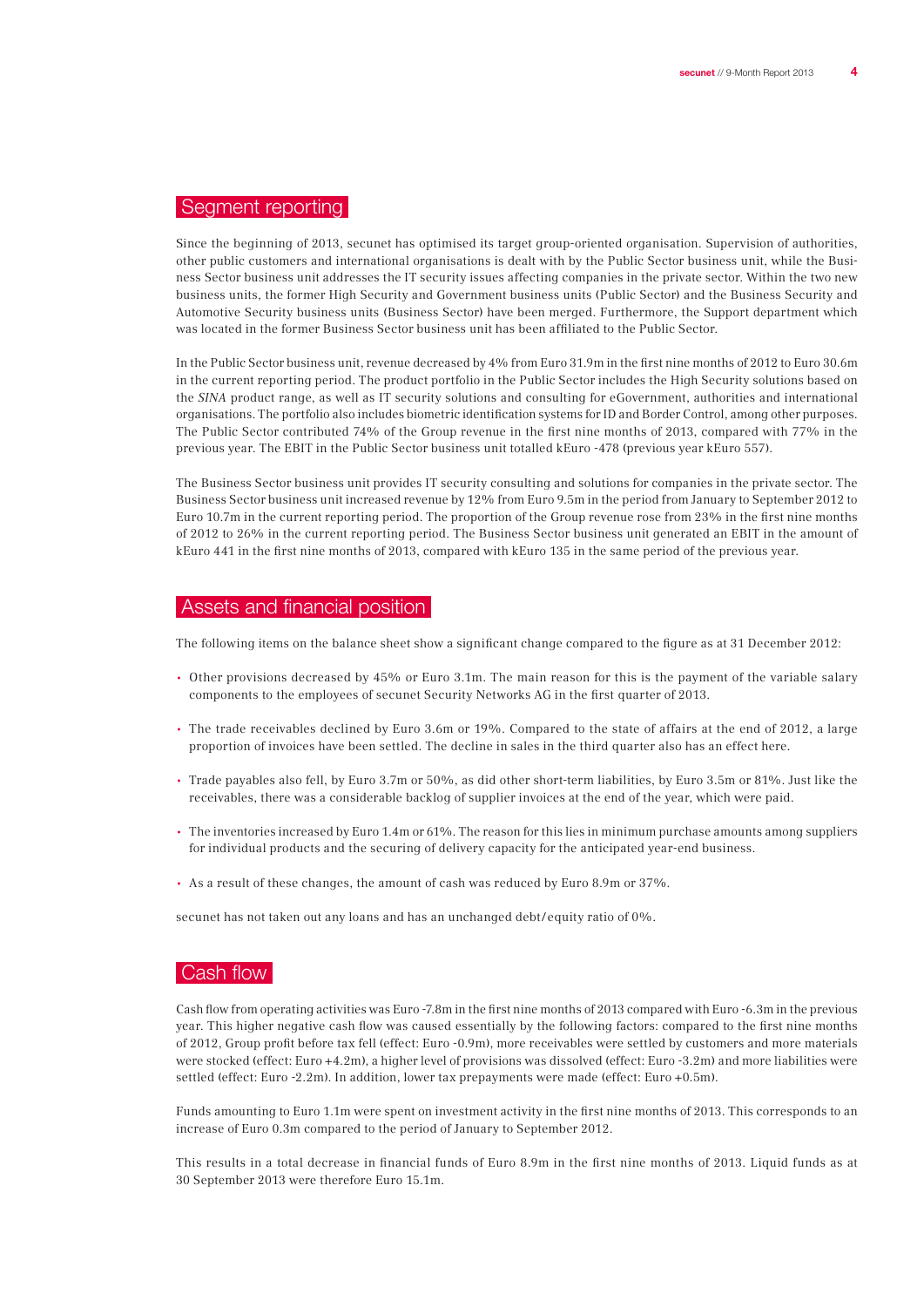## Investments

In the first nine months of 2013, secunet invested a total of Euro 1.0m. This is an increase of 46% compared to the same period in the previous year (Euro 0.7m). secunet invested primarily in new acquisitions and the replacement of hardware, software and other operating equipment.

### Employees

As at 30 September 2013, the number of secunet Group employees totalled 336. Compared to the figure on the same reporting date of the previous year, this means an increase in employee numbers of 38 individuals or 13%. The appointments were made primarily in the areas of consulting, development and distribution.

#### Order book

The secunet Security Networks AG order book measured according to the HGB totalled Euro 45.2m as at 30 September 2013 and stood 11% below the value for the same reporting date of the previous year (Euro 50.9m). The order book according to IFRS totalled Euro 39.9m at the end of the first nine months of 2013, compared with Euro 44.0m in the previous year, therefore decreasing by 9%. The difference between HGB and IFRS reporting results from the fact that, according to the IFRS provisions on realising revenue, any consultancy services not yet charged but already provided must be included in revenue. Call-off orders that are expected to result from existing framework agreements are not recorded in the order book.

#### Outlook

Compared with the preparation phase of the 2012 Annual Financial Statements (March 2013), the medium to long-term estimates concerning demand and sales potentials made by the Management Board of secunet Security Networks AG are unchanged. The current discussion about information security confirms the relevance of the portfolio of solutions and services that secunet has been offering to both authorities and private companies for a number of years. The demand for IT security and high security looks set to rise. In addition, with its enhanced product portfolio, secunet is also experiencing success in associated areas (e. g. border control). The medium to long-term outlook for the business performance of the secunet Group therefore remains good.

The fourth quarter is traditionally the strongest of the year at secunet in terms of revenue and results and so makes a significant contribution towards the annual result. However, major orders planned for the coming fourth quarter of 2013 have been postponed by customers. The Management Board therefore corrected the forecast for 2013: revenue of approximately Euro 64m with EBIT of around Euro 4m is now anticipated.

## Forward-looking statements

This 9-Month Report contains statements regarding the future performance of secunet Security Networks AG and economic and political developments. These statements are opinions that we have formed based on the information currently available to us. Should the assumptions on which these statements are based not be applicable or should further risks arise, the actual results may deviate from the results currently expected. We cannot therefore offer any guarantee as to the accuracy of these statements.

Essen, 5 November 2013

Dr Rainer Baumgart Willem Bulthuis Thomas Pleines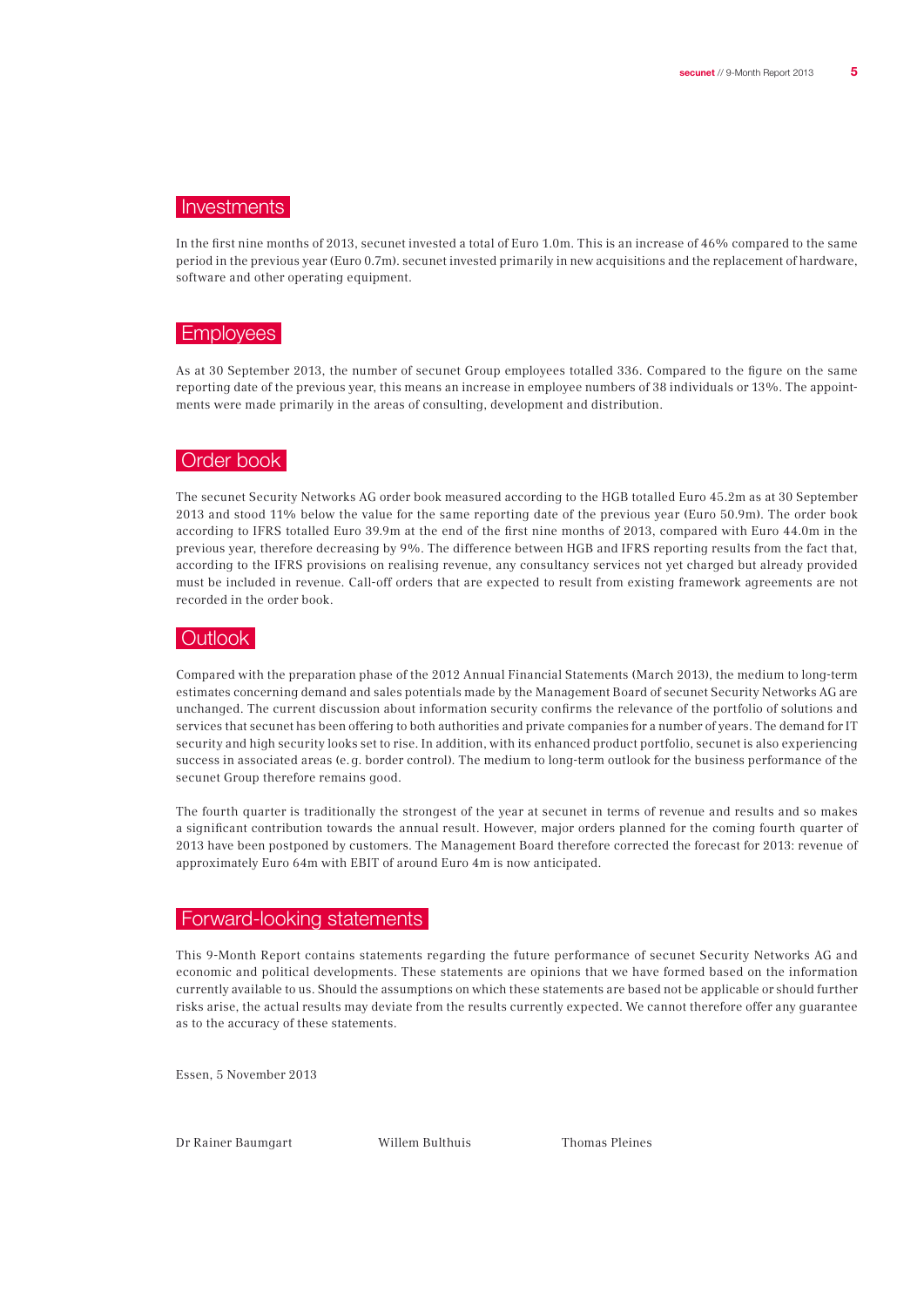# Condensed consolidated interim financial statements for the first 9 months of 2013

OF SECUNET SECURITY NETWORKS Aktiengesellschaft

## Consolidated balance sheet

(IFRS) as at 30 September 2013

| <b>Assets</b><br>in Euro      | 30 Sep 2013   | 31 Dec 2012   |
|-------------------------------|---------------|---------------|
| <b>Current assets</b>         |               |               |
| Cash and cash equivalents     | 15,112,318.49 | 24,024,789.75 |
| Trade receivables             | 15,849,853.65 | 19,476,300.11 |
| Intercompany financial assets | 2,023,389.88  | 1,326,982.95  |
| Inventories                   | 3,766,694.52  | 2,333,899.73  |
| Other current assets          | 513,560.70    | 401,237.54    |
| Income tax receivables        | 946,808.33    | 0.00          |
| <b>Total current assets</b>   | 38,212,625.57 | 47,563,210.08 |
|                               |               |               |
| Non-current assets            |               |               |
| Property, plant and equipment | 1,944,695.04  | 1,743,094.00  |
| Intangible assets             | 118,759.00    | 101,154.00    |
| Goodwill                      | 2,950,000.00  | 2,950,000.00  |
| Other financial assets        | 2,515,508.85  | 2,436,754.41  |
| Deferred taxes                | 813,368.36    | 774,323.92    |
| Total non-current assets      | 8,342,331.25  | 8,005,326.33  |
|                               |               |               |
| <b>Total assets</b>           | 46,554,956.82 | 55,568,536.41 |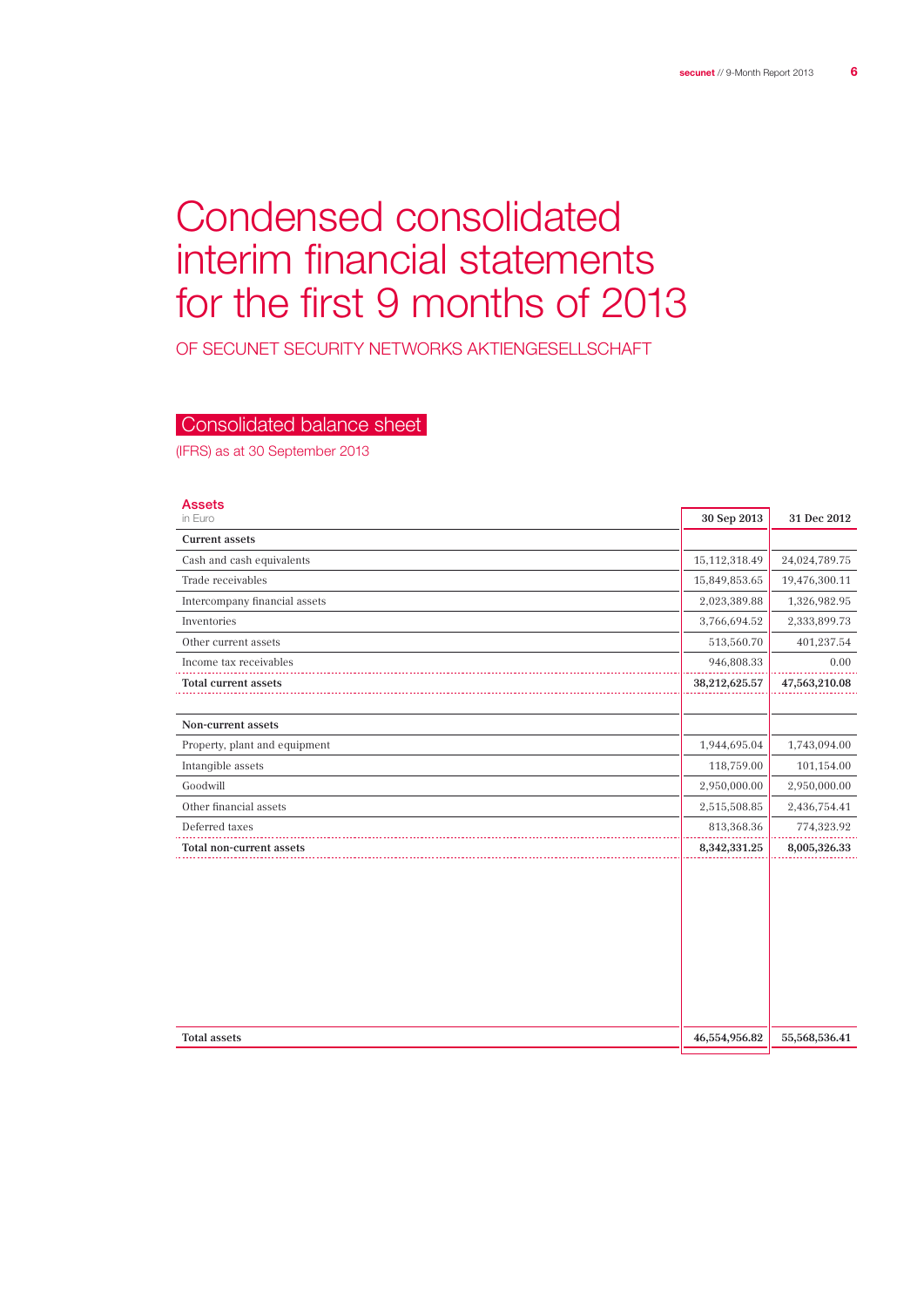| <b>Liabilities</b><br>in Euro               | 30 Sep 2013   | 31 Dec 2012   |
|---------------------------------------------|---------------|---------------|
| <b>Current liabilities</b>                  |               |               |
| Trade accounts payable                      | 3,635,516.12  | 7,329,061.86  |
| Intercompany payables                       | 0.00          | 137,296.30    |
| Other provisions                            | 3,738,463.12  | 6,840,866.10  |
| Income tax liabilities                      | 371,124.56    | 371,098.56    |
| Other current liabilities                   | 814,860.42    | 4,287,715.55  |
| Deferred income                             | 3,018,490.65  | 1,796,008.52  |
| <b>Total current liabilities</b>            | 11,578,454.87 | 20,762,046.89 |
|                                             |               |               |
| <b>Non-current liabilities</b>              |               |               |
| Deferred taxes                              | 486,664.90    | 440,891.55    |
| Provisions for pensions                     | 4,100,073.00  | 3,862,617.00  |
| Other provisions                            | 97,353.00     | 97,353.00     |
| <b>Total non-current liabilities</b>        | 4,684,090.90  | 4,400,861.55  |
|                                             |               |               |
| Equity                                      |               |               |
| Share capital                               | 6,500,000.00  | 6,500,000.00  |
| Capital reserves                            | 21,922,005.80 | 21,922,005.80 |
| Treasury shares                             | $-103,739.83$ | $-103,739.83$ |
| Group profit/loss carryforward              | 2,953,060.90  | $-734,266.79$ |
| Group profit/loss                           | $-108,608.82$ | 3,687,327.69  |
| Accumulated other comprehensive income/loss | $-870,307.00$ | $-865,698.90$ |
| <b>Total equity</b>                         | 30,292,411.05 | 30,405,627.97 |
|                                             |               |               |
| <b>Total liabilities</b>                    | 46,554,956.82 | 55,568,536.41 |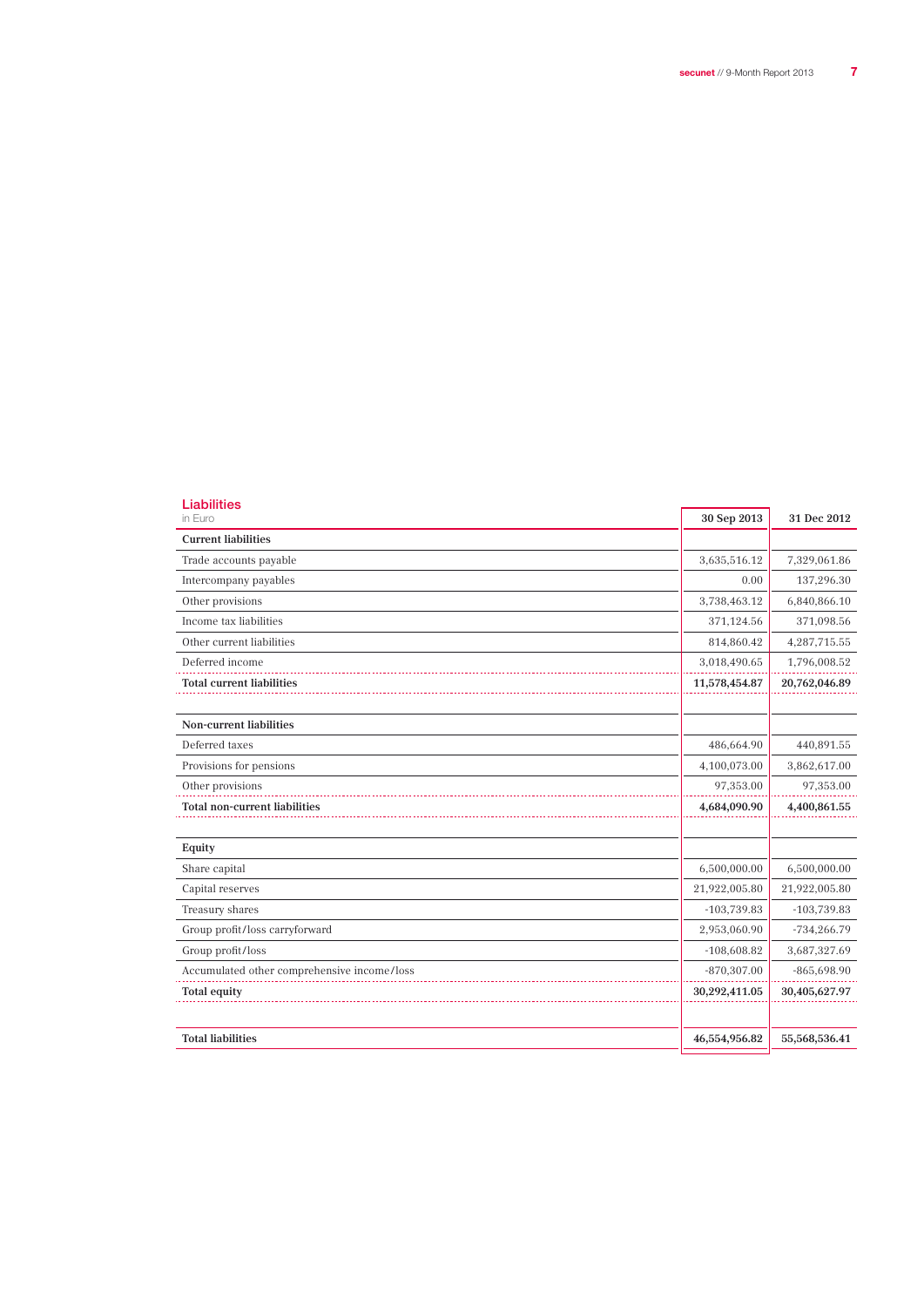## Consolidated income statement

(IFRS) for the period 1 January 2013 to 30 September 2013

| in Euro                                                          | $1$ Jul-<br>30 Sep 2013 | $1$ Jul –<br>30 Sep 2012<br>adjusted | $1 Jan-$<br>30 Sep 2013 | $1 Jan-$<br>30 Sep 2012<br>adjusted |
|------------------------------------------------------------------|-------------------------|--------------------------------------|-------------------------|-------------------------------------|
| Revenue                                                          | 13,944,469.51           | 16,084,253.58                        | 41,266,328.39           | 41,390,908.52                       |
| Cost of sales                                                    | $-11,021,879.96$        | $-12,749,266.12$                     | $-32,808,199.81$        | $-34,176,801.94$                    |
| Gross profit on sales                                            | 2,922,589.55            | 3,334,987.46                         | 8,458,128.58            | 7,214,106.58                        |
|                                                                  |                         |                                      |                         |                                     |
| Selling expenses                                                 | $-1,851,863.76$         | $-1,291,487.32$                      | $-5,984,116.94$         | $-4,156,625.44$                     |
| R&D expenses                                                     | 466.66                  | 0.00                                 | 1,706.13                | 0.00                                |
| General administration costs                                     | $-804, 258.85$          | $-564,338.97$                        | $-2,514,864.09$         | $-2,297,970.26$                     |
| Other operating expenses                                         | 0.00                    | 0.00                                 | 1,768.98                | 0.00                                |
| Earnings from operating activities                               | 266,933.60              | 1,479,161.17                         | $-37,377,34$            | 759,510.88                          |
|                                                                  |                         |                                      |                         |                                     |
| Earnings before interest and income tax                          | 266,933.60              | 1,479,161.17                         | $-37,377.34$            | 759,510.88                          |
|                                                                  |                         |                                      |                         |                                     |
| Interest income                                                  | 7,020.32                | 8,297.92                             | 31,143.10               | 88,892.72                           |
| Interest expense                                                 | $-32,303.14$            | $-23,143.53$                         | $-95,361.13$            | $-69,774.29$                        |
| Earnings before tax                                              | 241,650.78              | 1,464,315.56                         | $-101,595.37$           | 778,629.31                          |
|                                                                  |                         |                                      |                         |                                     |
| Income taxes                                                     | $-93,075.06$            | $-750,417.27$                        | $-7,013.45$             | $-407,338.96$                       |
| Group profit/loss for the period                                 | 148,575.72              | 713,898.29                           | $-108,608.82$           | 371,290.35                          |
|                                                                  |                         |                                      |                         |                                     |
| Earnings per share (diluted and undiluted)                       | 0.02                    | 0.11                                 | $-0.02$                 | 0.06                                |
| Average number of shares outstanding (diluted, undiluted, units) | 6,469,502               | 6,469,502                            | 6,469,502               | 6,469,502                           |
|                                                                  |                         |                                      |                         |                                     |

## Consolidated statement of comprehensive income

(IFRS) for the period 1 January 2013 to 30 September 2013

| $1$ Jul –<br>30 Sep 2013 | $1$ Jul –<br>30 Sep 2012 | $1 Jan-$<br>30 Sep 2013 | $1 Jan-$<br>30 Sep 2012 |
|--------------------------|--------------------------|-------------------------|-------------------------|
| 148.575.72               | 713.898.29               | $-108.608.82$           | 371.290.35              |
|                          |                          |                         |                         |
| 1.918.45                 | 2.818.06                 | $-4.608.10$             | 4.743.20                |
| 150,494.17               | 716,716.35               | $-113.216.92$           | 376,033.55              |
|                          |                          |                         |                         |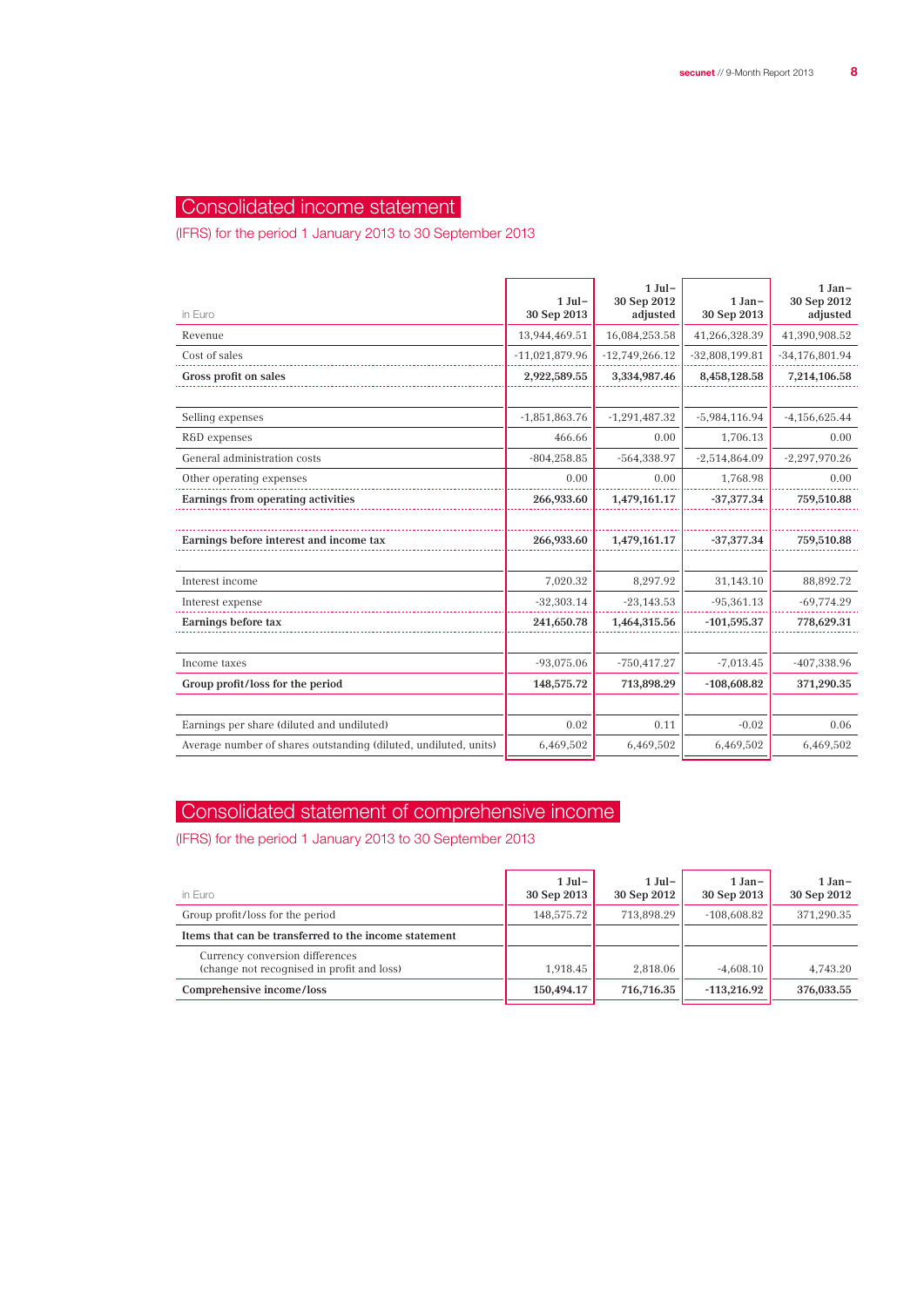## Consolidated cash flow statement

(IFRS) for the period 1 January 2013 to 30 September 2013

| in Euro                                                                                       | $1 Jan-$<br>30 Sep 2013 | $1 Jan-$<br>30 Sep 2012<br>adjusted |
|-----------------------------------------------------------------------------------------------|-------------------------|-------------------------------------|
| Cash flow from operating activities                                                           |                         |                                     |
| Group earnings before tax (EBT) for the period                                                | $-101,595.37$           | 778,629.31                          |
| Depreciation and amortisation of tangible and intangible fixed assets                         | 810,883.58              | 798,922.75                          |
| Change in provisions                                                                          | $-2,956,512.98$         | 206,374.99                          |
| Book gains/losses (net) on the sale of intangible assets and of property, plant and equipment | $-1,768.98$             | 0.00                                |
| Interest result                                                                               | 64,218.03               | $-19,118.43$                        |
| Change in receivables, other assets and prepaid expenses                                      | 1,384,890.70            | $-2,837,812.95$                     |
| Change in payables and deferred income                                                        | $-6,081,245.92$         | $-3,841,513.19$                     |
| Tax paid                                                                                      | $-947,092.87$           | $-1,429,766.74$                     |
| Cash from operating activities                                                                | $-7,828,223.81$         | $-6,344,284.26$                     |
|                                                                                               |                         |                                     |
| Cash flow from investing activities                                                           |                         |                                     |
| Purchase of intangible assets and of property, plant and equipment                            | $-1,040,048.62$         | $-713, 110.75$                      |
| Proceeds from the sale of intangible assets and of property, plant and equipment              | 11,727.98               | 0.00                                |
| Purchase of financial assets                                                                  | $-78,754.44$            | $-78,754.44$                        |
| Cash from investment activities                                                               | $-1,107,075.08$         | $-791,865.19$                       |
|                                                                                               |                         |                                     |
| Cash flow from financing activities                                                           |                         |                                     |
| Interest received                                                                             | 31,143.10               | 88,892.72                           |
| Interest paid                                                                                 | $-3,795.13$             | $-2,187.29$                         |
| Cash generated from financing activities                                                      | 27,347.97               | 86,705.43                           |
| Effects of exchange rate changes on cash and cash equivalents                                 | $-4,520.34$             | 4,279.94                            |
| Changes in cash and cash equivalents                                                          | $-8,912,471.26$         | $-7,045,164.08$                     |
| Cash and cash equivalents at the beginning of the period                                      | 24,024,789.75           | 17,636,344.27                       |
| Cash and cash equivalents at the end of the period                                            | 15,112,318.49           | 10,591,180.19                       |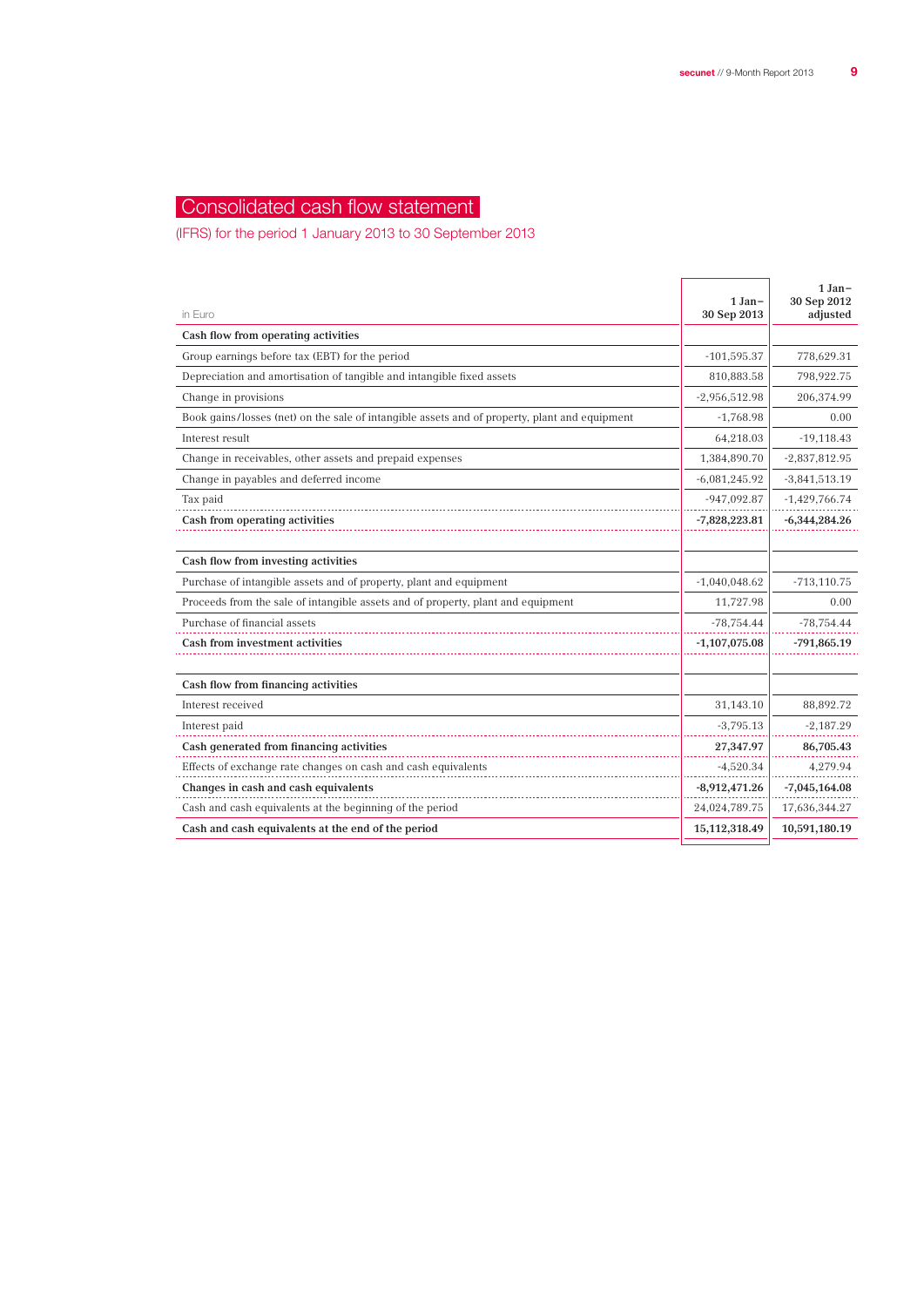## Consolidated statement of changes in equity

(IFRS) for the period from 1 January 2012 to 30 September 2013

|                                                         |                         |                     |                    |                                                                | <b>Accumulated other</b><br>comprehensive income/loss |                                                                   |                    |               |
|---------------------------------------------------------|-------------------------|---------------------|--------------------|----------------------------------------------------------------|-------------------------------------------------------|-------------------------------------------------------------------|--------------------|---------------|
|                                                         |                         |                     |                    | Items that cannot be<br>transferred to the income<br>statement |                                                       | Items that<br>can be<br>transferred<br>to the income<br>statement |                    |               |
| in Euro                                                 | <b>Share</b><br>capital | Capital<br>reserves | Treasury<br>shares | <b>Net</b><br>accumulated<br>profit and<br>losses              | Actuarial<br>qains and<br>losses                      | Deferred<br>taxes                                                 | Miscel-<br>laneous | Total         |
| Equity at 31 Dec 2011                                   | 6,500,000.00            | 21,922,005.80       | $-103,739.83$      | $-734,266.79$                                                  | 86,877.00                                             | $-28,043.89$                                                      | $-8,113.04$        | 27,634,719.25 |
| Group loss<br>1 Jan-30 Sep 2012                         |                         |                     |                    | 371,290.35                                                     | 0.00                                                  | 0.00                                                              | 0.00               | 371,290.35    |
| Other comprehensive<br>income/loss<br>1 Jan-30 Sep 2012 |                         |                     |                    | 0.00                                                           | 0.00                                                  | 0.00                                                              | 4,743.20           | 4,743.20      |
| Equity at 30 Sep 2012                                   | 6,500,000.00            | 21,922,005.80       | $-103,739.83$      | $-362,976.44$                                                  | 86,877.00                                             | $-28,043.89$                                                      | $-3,369.84$        | 28,010,752.80 |
| Group profit<br>1 Oct-31 Dec 2012                       |                         |                     |                    | 3,316,037.34                                                   | 0.00                                                  | 0.00                                                              | 0.00               | 3,316,037.34  |
| Other comprehensive<br>income/loss<br>1 Oct-31 Dec 2012 |                         |                     |                    | 0.00                                                           | $-1,360,490.00$                                       | 439,166.17                                                        | 161.66             | $-921,162.17$ |
| Equity at 31 Dec 2012                                   | 6,500,000.00            | 21,922,005.80       | $-103,739.83$      | 2,953,060.90                                                   | $-1,273,613.00$                                       | 411,122.28                                                        | $-3,208.18$        | 30,405,627.97 |
| Group loss<br>1 Jan-30 Sep 2013                         |                         |                     |                    | $-108,608.82$                                                  | 0.00                                                  | 0.00                                                              | 0.00               | $-108,608.82$ |
| Other comprehensive<br>income/loss<br>1 Jan-30 Sep 2013 |                         |                     |                    | 0.00                                                           | 0.00                                                  | 0.00                                                              | $-4,608.10$        | $-4,608.10$   |
| Equity at 30 Sep 2013                                   | 6,500,000.00            | 21,922,005.80       | $-103,739.83$      | 2,844,452.08                                                   | $-1,273,613.00$                                       | 411,122.28                                                        | $-7,816.28$        | 30,292,411.05 |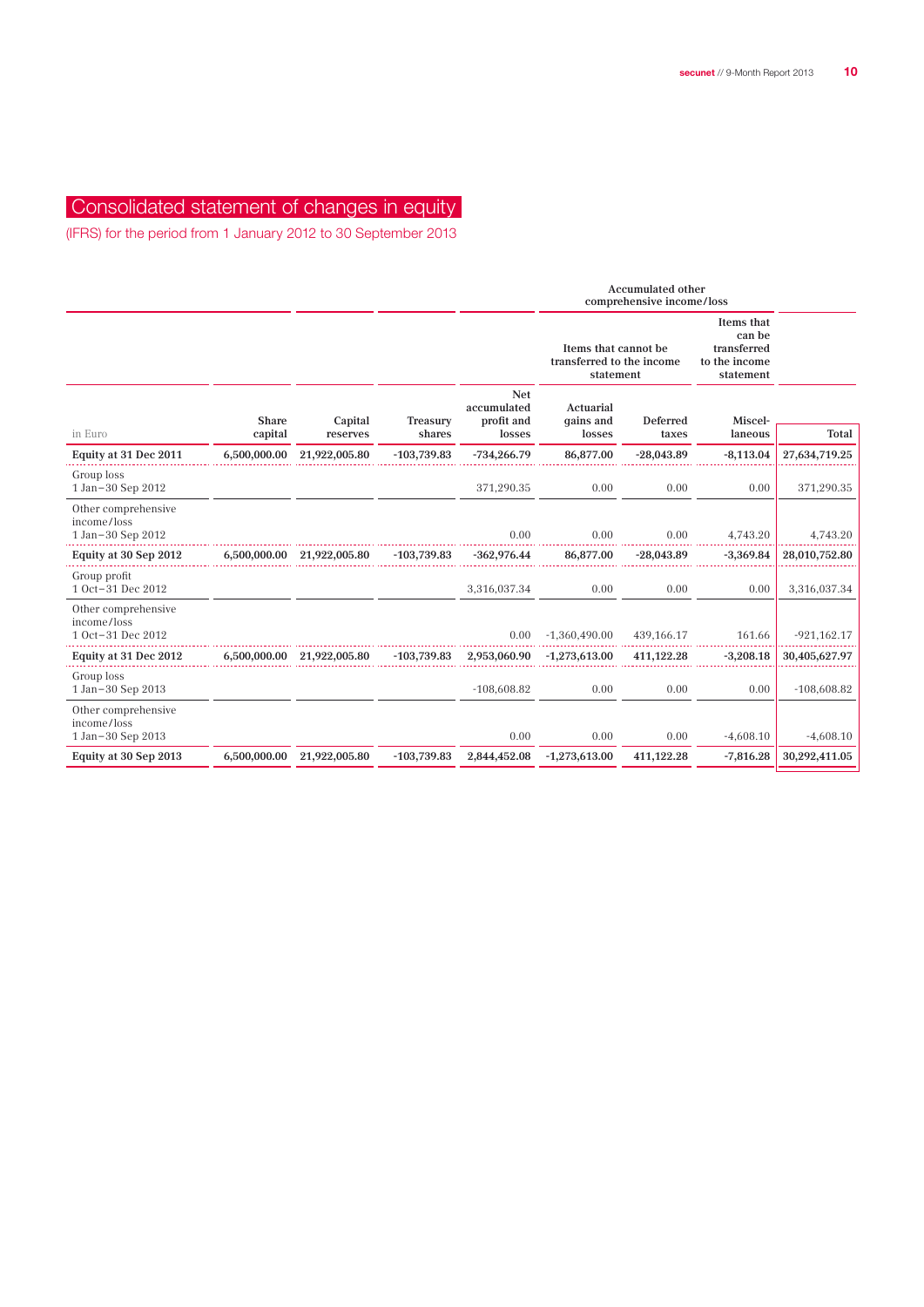# Explanatory report

secunet Security Networks' 9-Month Report for the period ending 30 September 2013 was compiled in accordance with the International Accounting Standard (IAS) 34 "Interim Financial Reporting". This 9-Month Report is condensed. It is to be read in conjunction with the IFRS Consolidated Financial Statements dated 31 December 2012 (Consolidated Financial Statements). This 9-Month Report was approved by the Management Board of secunet Security Networks AG on 5 November 2013.

### Accounting principles

The consolidation principles and currency translation method for the period from 1 January to 30 September 2013 were in accordance with those in the Company's Consolidated Financial Statements for the 2012 financial year. The accounting and valuation methods were retained. The Consolidated Financial Statements of secunet Security Networks AG as at 31 December 2012 were produced on the basis of Articles 315 and 315a of the German Commercial Code (HGB) and in accordance with the International Financial Reporting Standards (IFRS) as they are to be applied in the European Union.

The figures shown in the consolidated balance sheet, consolidated income statement, consolidated statement of comprehensive income, consolidated cash flow statement and consolidated statement of changes in equity correspond to the normal course of business at secunet and do not include any extraordinary items.

A tax rate of 32.28% applies to the calculation of income taxes for national companies. Calculation of tax payable on income for foreign companies is based on the relevant rates of tax for those countries.

The preparation of the 9-Month Report requires a series of assumptions and estimates on the part of the management. As a result, it is possible that the figures reported in the interim report deviate from the actual figures.

### Consolidated group

In addition to secunet Security Networks, all subsidiaries whose financial and operating policies secunet has the power to govern are included in the Consolidated Financial Statements. In the reporting period and in the 2012 financial year, there were no minority interests in equity or in the (annual) profit or loss for the respective period.

Compared with 31 December 2012, the consolidated group was unchanged as at 30 September 2013. The two consolidated subsidiaries secunet s.r.o., Prague, Czech Republic, and secunet SwissIT AG, Solothurn, Switzerland, are in liquidation.

### Recently implemented accounting announcements

On 31 December 2012 secunet adopted IAS 19 revised 2011 early, which had been issued by the IASB in June 2011. The amendment was adopted into European law by the EU in June 2012. Earlier adoption is permissible.

In applying IAS 19 revised 2011, the Company is primarily changing the recognition of actuarial gains and losses. Up to the 2011 financial year, actuarial gains or losses were charged to the income statement if they exceeded 10% of the defined benefit obligation at the beginning of the period. On adopting the amendments specified by AS 19 revised 2011, the Company now includes all actuarial gains and losses in the accumulated other consolidated result from the time of their creation without affecting the income statement.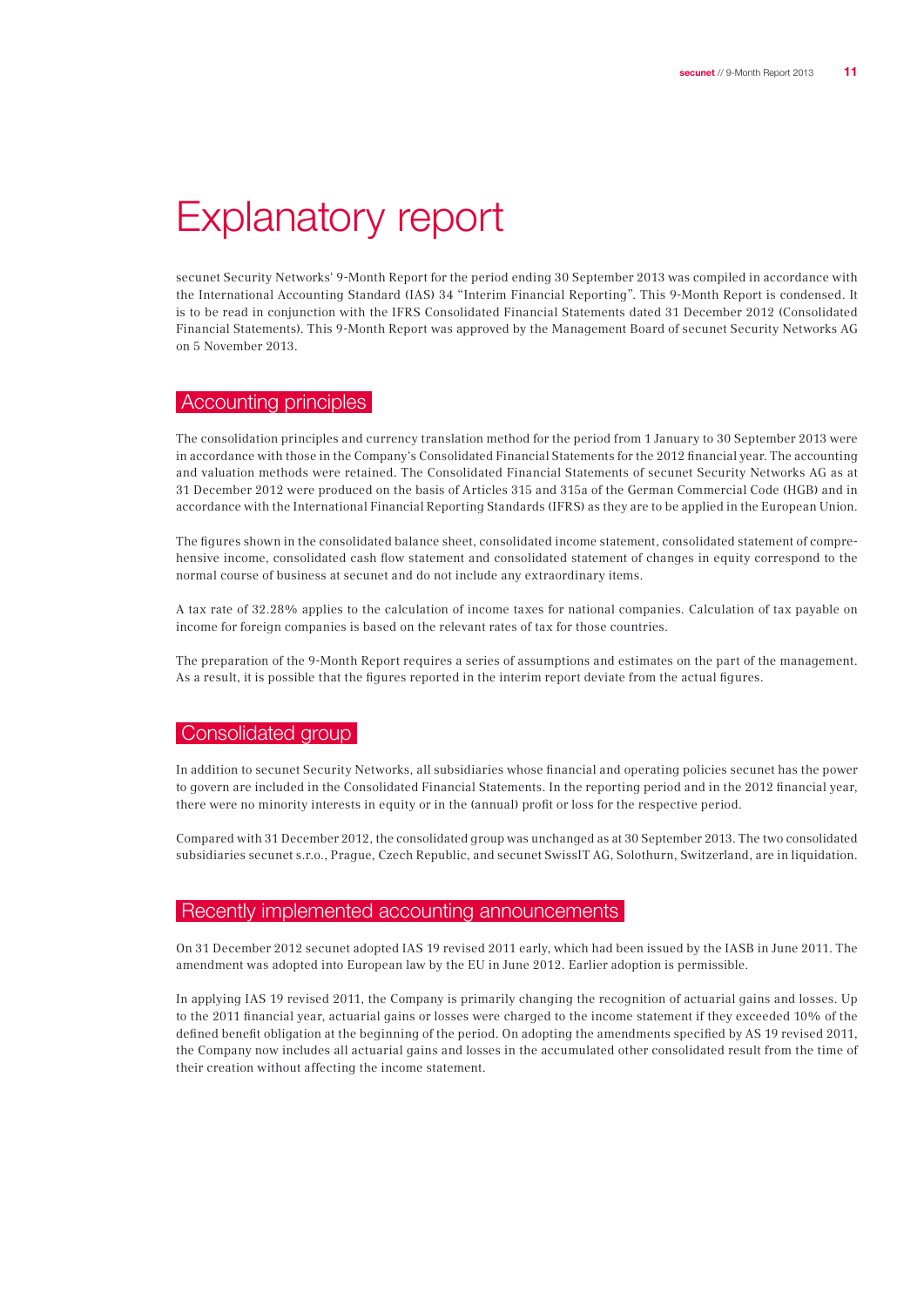| in Euro                                                    | 1 Jan 2012<br>reported | Amendment     | 1 Jan 2012<br>amended | 30 Sep 2012<br>reported | Amendment     | 30 Sep 2012<br>amended |
|------------------------------------------------------------|------------------------|---------------|-----------------------|-------------------------|---------------|------------------------|
| <b>Total assets</b>                                        | 46,235,191.31          | 33,711.62     | 46,268,902.93         | 43,371,438.79           | 33,711.62     | 43,405,150.41          |
| of which deferred tax                                      | 308.218.16             | 33.711.62     | 341.929.78            | 394,900.00              | 33.711.62     | 428,611.62             |
| <b>Total liabilities</b><br>and provisions                 | 18,529,748.68          | 104,435.00    | 18,634,183.68         | 15,289,962.61           | 104,435.00    | 15,394,397.61          |
| of which<br>pension provisions                             | 2,097,460.00           | 104.435.00    | 2.201.895.00          | 2.279.377.00            | 104.435.00    | 2,383,812.00           |
| Total equity                                               | 27,705,442.63          | $-70.723.38$  | 27,634,719.25         | 28,081,476.18           | $-70.723.38$  | 28,010,752.80          |
| of which<br>Group loss carryforward                        | $-3,309,090.15$        | $-129.556.49$ | $-3.438.646.64$       | $-604,710,30$           | $-129.556.49$ | $-734,266.79$          |
| of which accumulated<br>other comprehensive<br>income/loss | $-8.113.04$            | 58.833.11     | 50,720.07             | $-3.369.84$             | 58,833.11     | 55,463.27              |

The amendments to IAS 19 Employee benefits must be applied retroactively. Accordingly, the adjusted previous year values and the balances carried forward as at 1 January 2012 were amended as follows:

In the context of adopting IAS 19 revised 2011, the recognition of interest expense from the pension provision was also amended. Previously, this was recorded in the operative result under expenses for employee benefits. From the 2012 financial year, this expense will be shown under the financial result. This provides a better presentation. The figures from the comparison period for the previous year have been adjusted.

|                                         | $1 Jan -$               |              | $1 Jan-$<br>30 Sep 2012 |
|-----------------------------------------|-------------------------|--------------|-------------------------|
| in Euro                                 | 30 Sep 2012<br>reported | Amendment    | amended                 |
| Revenue                                 | 41,390,908.52           | 0.00         | 41,390,908.52           |
| Cost of sales                           | $-34,214,899.94$        | 38,098.00    | $-34,176,801.94$        |
| Gross profit on sales                   | 7,176,008.58            | 38,098.00    | 7,214,106.58            |
| Selling expenses                        | $-4,171,611.44$         | 14.986.00    | $-4,156,625.44$         |
| General administrative costs            | $-2,312,473.26$         | 14,503.00    | $-2,297,970.26$         |
| Earnings from operating activities      | 691,923.88              | 67,587.00    | 759,510.88              |
| Earnings before interest and income tax | 691,923.88              | 67,587.00    | 759,510.88              |
| Interest income                         | 88,892.72               | 0.00         | 88,892.72               |
| Interest expenses                       | $-2.187.29$             | $-67.587.00$ | $-69.774.29$            |
| Earnings before tax                     | 778,629.31              | 0.00         | 778,629.31              |
|                                         |                         |              |                         |

## Treasury shares

As at 30 September 2013 the Company held 30,498 treasury shares, the same figure as at 31 December 2012; this equates to 0.5% of its share capital.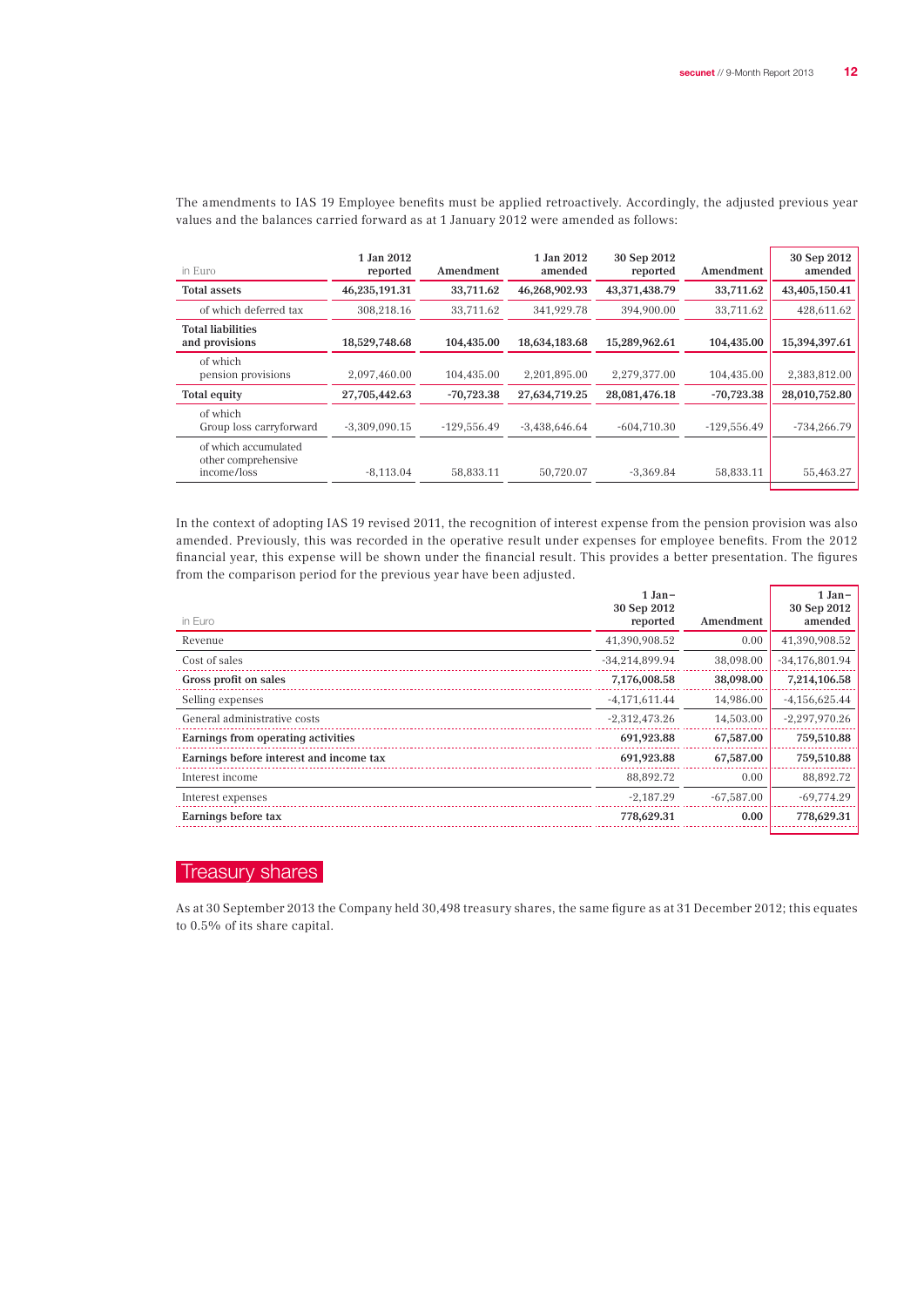## Segment reporting

At the beginning of the 2013 financial year, the secunet Group carried out an organisational restructuring and since then has been divided into two business units, Public Sector and Business Sector. Both business units are shown separately for the purposes of segment reporting, as they meet at least one of the quantitative thresholds defined in IFRS 8.13.

The Public Sector business unit has emerged from the consolidation of the former High Security and Government business units. Furthermore, the Support department which was located in the former Business Sector business unit has been affiliated to the Public Sector.

The Public Sector addresses the highly complex security requirements of authorities, the military and international organisations. The focus of its offering is High Security solutions and products based on the Secure Inter-Network Architecture, SINA, developed in conjunction with the German Federal Office for Information Security (Bundesamt für Sicherheit in der Informationstechnik, BSI). The Public Sector also supports authorities in Germany and abroad in all areas relating to eGovernment and IT security. These include, among other things, biometric solutions and electronic ID (eID) documents, the electronic health system (eHealth), security awareness and secure web solutions. This business unit also operates a BSI-certified evaluation laboratory for IT conformity.

The former Business Security and Automotive Security business units are consolidated into the Business Sector business unit. In the Business Sector the focus is on security issues affecting companies in the private sector. Its product line includes identity management systems, qualified mass signature solutions for electronic invoicing, Public Key Infrastructures, mobile security and network security. In all areas, analyses, consulting and complete solutions are tailored to each customer's specific requirements. In addition, solutions to the specific IT security issues affecting the automotive industry are also supplied here.

In conjunction with this restructuring process, the redistribution of the goodwill acquired was carried out applying IAS 36.87 according to a relative value. It is distributed across the two business units as follows:

| In kEuro        |       |
|-----------------|-------|
| Public Sector   | 2,668 |
| Business Sector | 282   |
|                 | 2,950 |

Goodwill was allocated to the cash-generating units in accordance with the Group's management structure. These cashgenerating units represent the lowest reporting level in the Group at which goodwill can be monitored by the management for internal management purposes. Cash-generating units correspond to segments.

An impairment test was carried out on the new structure on 1 January 2013 in accordance with IAS 36.

In testing goodwill for impairment in accordance with IAS 36, the recoverable amount of the individual cash-generating unit is determined by its value in use. A unit's value in use is calculated from the present value of its future cash flows. Cash flows are determined based on the EBIT determined as part of annual planning. This is forwarded to Noplat (netoperating-profit less adjusted taxes) and adjusted for depreciation and investments. A discount rate (WACC) of 10.8% was used for this calculation (31 December 2012: 10.8%). A risk-free interest rate of 4.00% (31 December 2012: 4.00%), a risk premium of 5.00% (31 December 2012: 5.00%) and a beta factor of 1.36 (31 December 2012: 1.36) are used to calculate the discount rate. Since the Company largely operates in the European Economic Area, only one consistent discount rate is used for all cash-generating units. The underlying projections employed for the test are based on the new structure of business units and portray a period of three years. They take into account past experience and the management's expectations regarding the future development of the market, while also considering growth in the detailed planning period. Projections further into the future are made by extrapolating cash flows in perpetuity while factoring in a growth rate of 0.5% (31 December 2012: without growth rate) for value in use.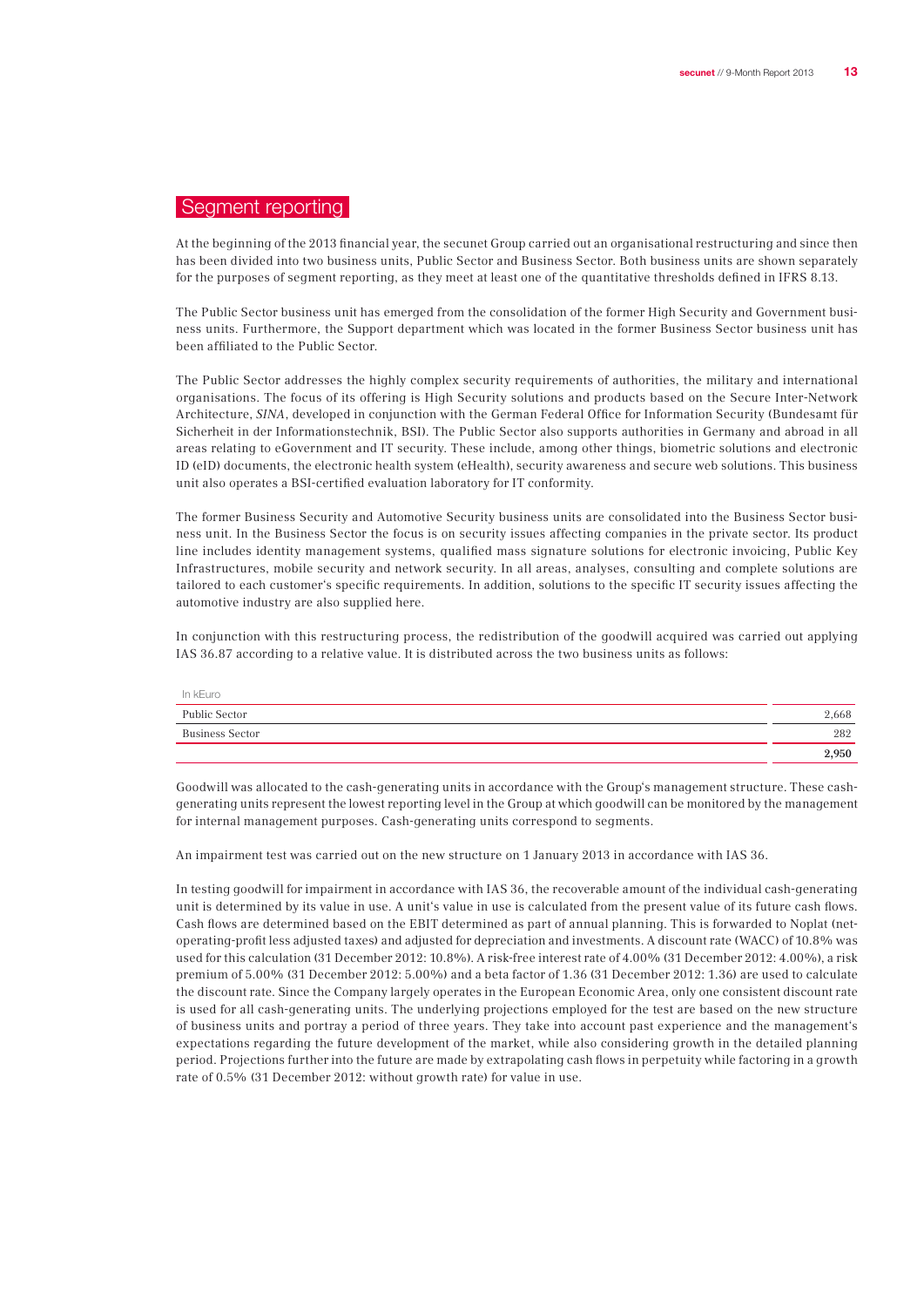As the present value of future cash flows exceeded the carrying amounts of the goodwill, no impairment of goodwill was necessary. As part of a sensitivity analysis, the discount premium was increased by 1% and flat-rate discounts of 10% were applied to the expected cash flows from the individual cash-generating units. Even under these conditions there was no need for impairment with regard to any of the goodwill allocated to the cash-generating units.

| Segment report 9M 2013<br>in kEuro | Public<br><b>Sector</b> | <b>Business</b><br><b>Sector</b> | secunet<br>9M 2013 |
|------------------------------------|-------------------------|----------------------------------|--------------------|
| Seqment revenue                    | 30,604                  | 10,663                           | 41,267             |
| Cost of sales                      | $-25,051$               | $-7,756$                         | $-32,807$          |
| Selling expenses                   | $-4,138$                | $-1,846$                         | $-5,984$           |
| Research and development costs     | $\mathfrak{2}$          | $\mathbf{0}$                     | $\mathbf{2}$       |
| Administrative costs               | $-1,895$                | $-620$                           | $-2,515$           |
| Seqment result (EBIT)              | $-478$                  | 441                              | $-37$              |
| Interest result                    |                         |                                  | $-64$              |
| Group profit before tax            |                         |                                  | $-101$             |
|                                    |                         |                                  |                    |
| Goodwill                           | 2,668                   | 282                              | 2,950              |

| Segment report 9M 2012<br>in kEuro | Public<br>Sector | <b>Business</b><br>Sector | secunet<br>9M 2012 |
|------------------------------------|------------------|---------------------------|--------------------|
| Seqment revenue                    | 31,878           | 9,513                     | 41,391             |
| Cost of sales                      | $-26,514$        | $-7,701$                  | $-34,215$          |
| Selling expenses                   | $-3,119$         | $-1,052$                  | $-4,171$           |
| Research and development costs     | $\mathbf{0}$     | $\mathbf{0}$              | $\overline{0}$     |
| Administrative costs               | $-1,688$         | $-625$                    | $-2,313$           |
| Seqment result (EBIT)              | 557              | 135                       | 692                |
| Interest result                    |                  |                           | 42                 |
| Group profit before tax            |                  |                           | 734                |
|                                    |                  |                           |                    |
| Goodwill                           | 2,668            | 282                       | 2,950              |

The previous year's figures have been adapted to the modified segmentation.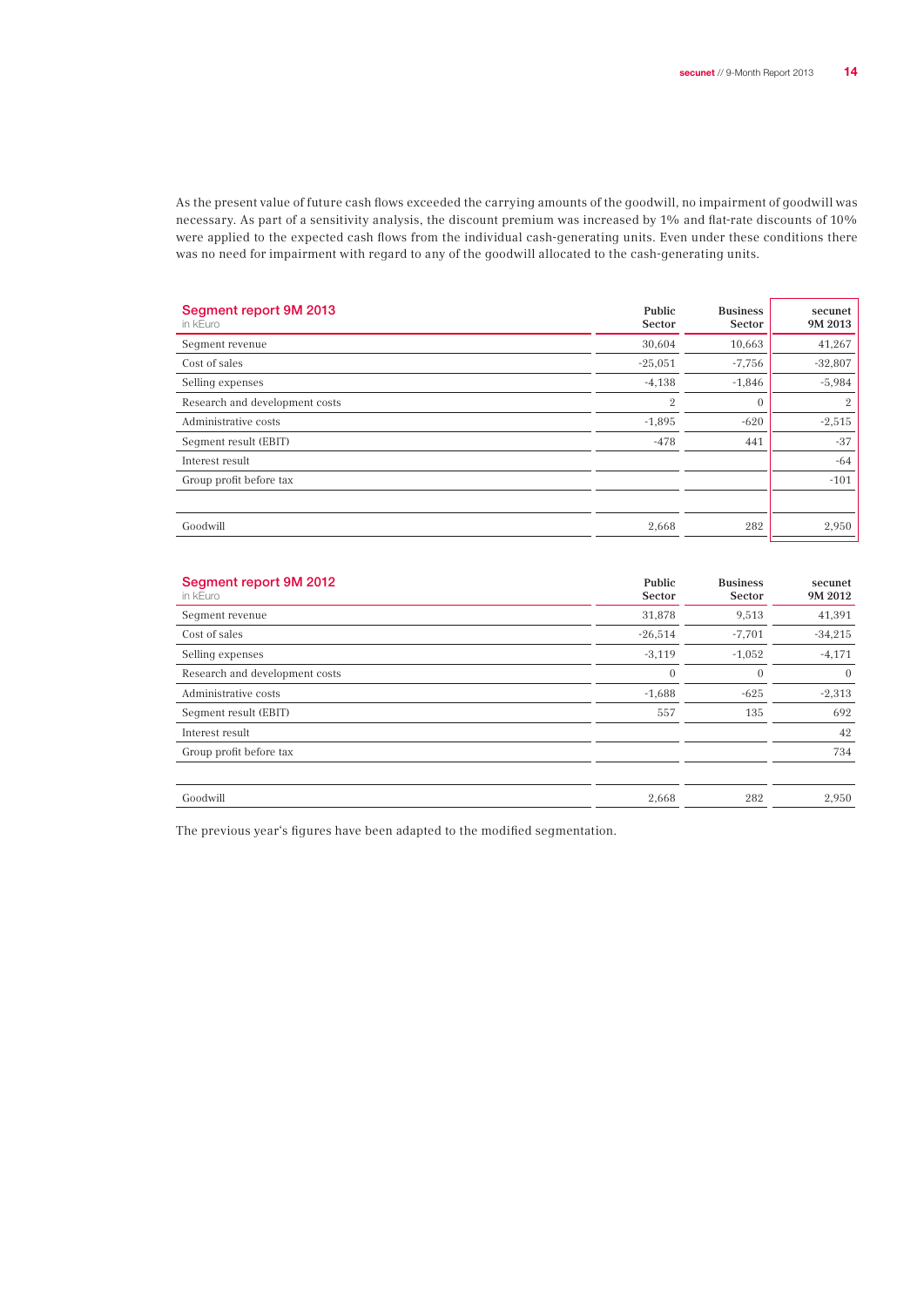The transfer prices are essentially in line with the prices for third-party transactions.

The accounting principles for the segments are identical to those used for the Consolidated Financial Statements. Using apportionments, expenses (e.g. overhead costs) that are not directly allocable to the reportable segments are allocated to the reportable segments. The segments are managed on the basis of the segment result.

With the exception of non-essential components, the segments' assets are focused on the domestic market. There were no significant changes to the segment assets as at the reporting date.

## Related party disclosures

The consolidated companies within the secunet Group have an association with their main shareholder, Giesecke & Devrient GmbH, Munich, in the course of their normal business activities. All transactions are conducted in accordance with normal market practice.

In the first nine months of 2013, no Management Board members were promised or granted any benefits by a third party in respect of their activity as members of the Management Board. In the first nine months of 2013, the members of the Supervisory Board did not receive any other remuneration (over and above the Supervisory Board remuneration as regulated in the Articles of Association of secunet Security Networks) or benefits for services provided personally, in particular consulting and agency services. Neither the members of the Management Board nor the members of the Supervisory Board received any loans from the Company.

### Events after the end of the interim reporting period

There were no significant events after the reporting date.

Essen, 5 November 2013

Dr Rainer Baumgart Willem Bulthuis Thomas Pleines